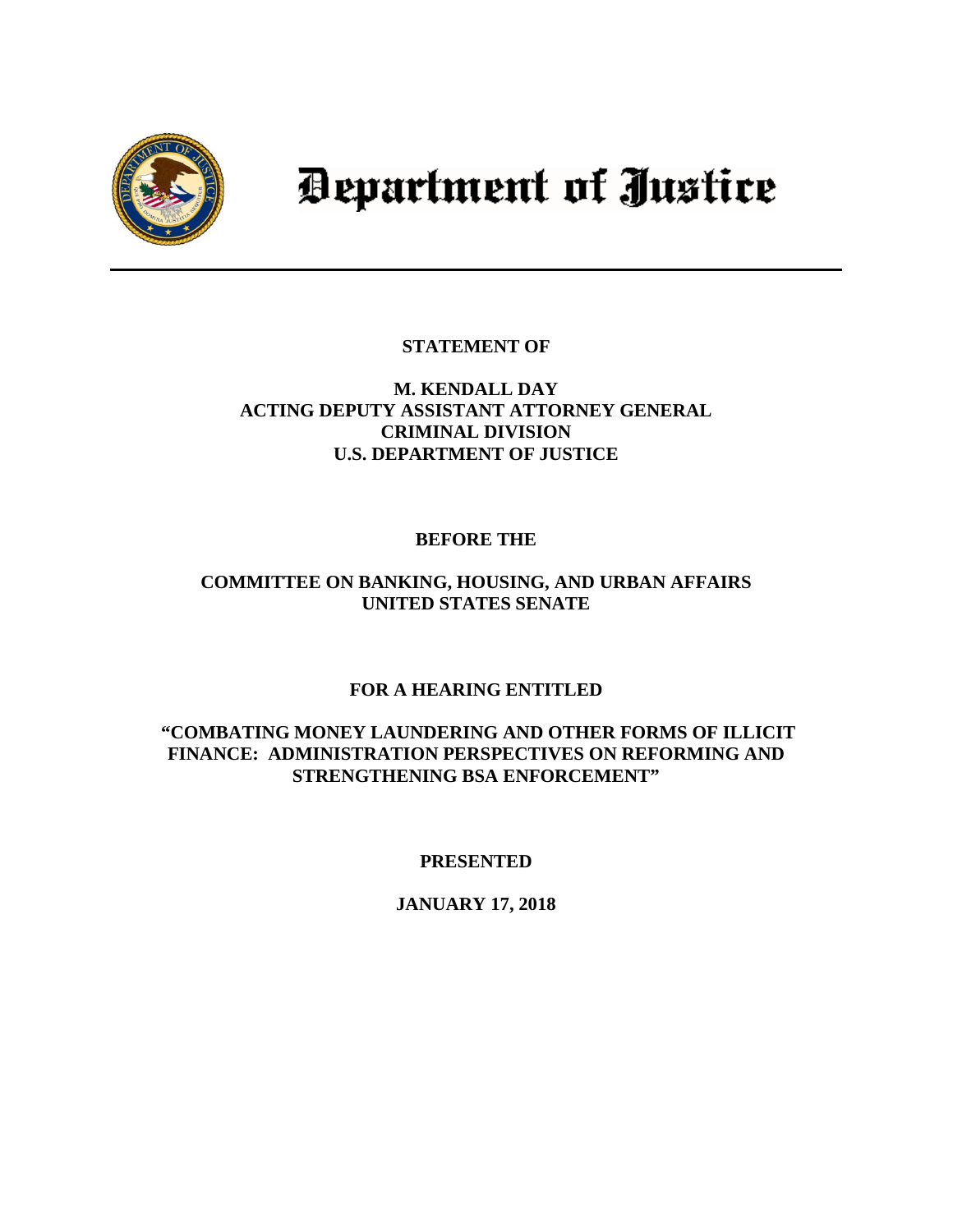### **Statement of M. Kendall Day Acting Deputy Assistant Attorney General Criminal Division U.S. Department of Justice**

#### **Before the Senate Committee on Banking, Housing, and Urban Affairs January 17, 2018**

Chairman Crapo, Ranking Member Brown, and Members of the Committee. Thank you for the opportunity to discuss our nation's anti-money laundering (AML) laws. They constitute one of the pillars of our national security strategy, while also serving as a critical element of our transparent and robust financial system.

As economies and financial systems become increasingly global, so too do the criminal organizations and other bad actors who attempt to exploit them. Transnational criminal organizations, kleptocrats, cybercriminal groups, terrorists, drug cartels, and alien smugglers alike must find ways to disguise the origins of the proceeds of their crimes so that they can use the profits without jeopardizing their source. These criminal actors and their illicit proceeds—which best estimates peg at more than \$2 trillion annually—are a global problem. But this is a global problem with acute and specific effects here in the United States, where we enjoy some of the deepest, most liquid, and most stable markets in the world. Those features of the U.S. financial system attract legitimate trade and investment, foster economic development, and promote confidence in our markets and in our government. Those same advantages, however, also attract criminals and their illicit funds as they seek to launder their proceeds to enjoy the fruits of their crimes, or to promote still more criminal activity.

One of the most effective ways to deter criminals and to stem the harms that flow from their actions—including harm to American citizens and our financial systems—is to follow the criminals' money, expose their activity, and prevent their networks from benefiting from the enormous power of our economy and financial system. Identifying and disrupting illicit financial networks not only assists in the prosecution of criminal activity of all kinds, but also allows law enforcement to halt and dismantle criminal organizations and other bad actors before they harm our citizens or our financial system. More broadly, money laundering undermines the rule of law and our democracy because it supports and rewards corruption and organized crime, allowing it to grow and fester. Our efforts to combat money laundering thus directly affect the safety and security of the American public, and the stability of our nation.

The Department of Justice (Department), in coordination with our colleagues from other agencies—one of whom is here today—as well as our international law enforcement partners, has had numerous recent successes in thwarting criminals who sought to move, hide, or otherwise shelter their criminal proceeds using the U.S. financial system. Despite our successes, criminals continue to exploit gaps and vulnerabilities in existing laws and regulations to find new methods to conduct their illicit transactions and abuse and weaken our financial system and economy, causing real harm to our country and its citizens. Thus, it is imperative that domestic and international law enforcement, policy makers, regulators, and industry continue to work together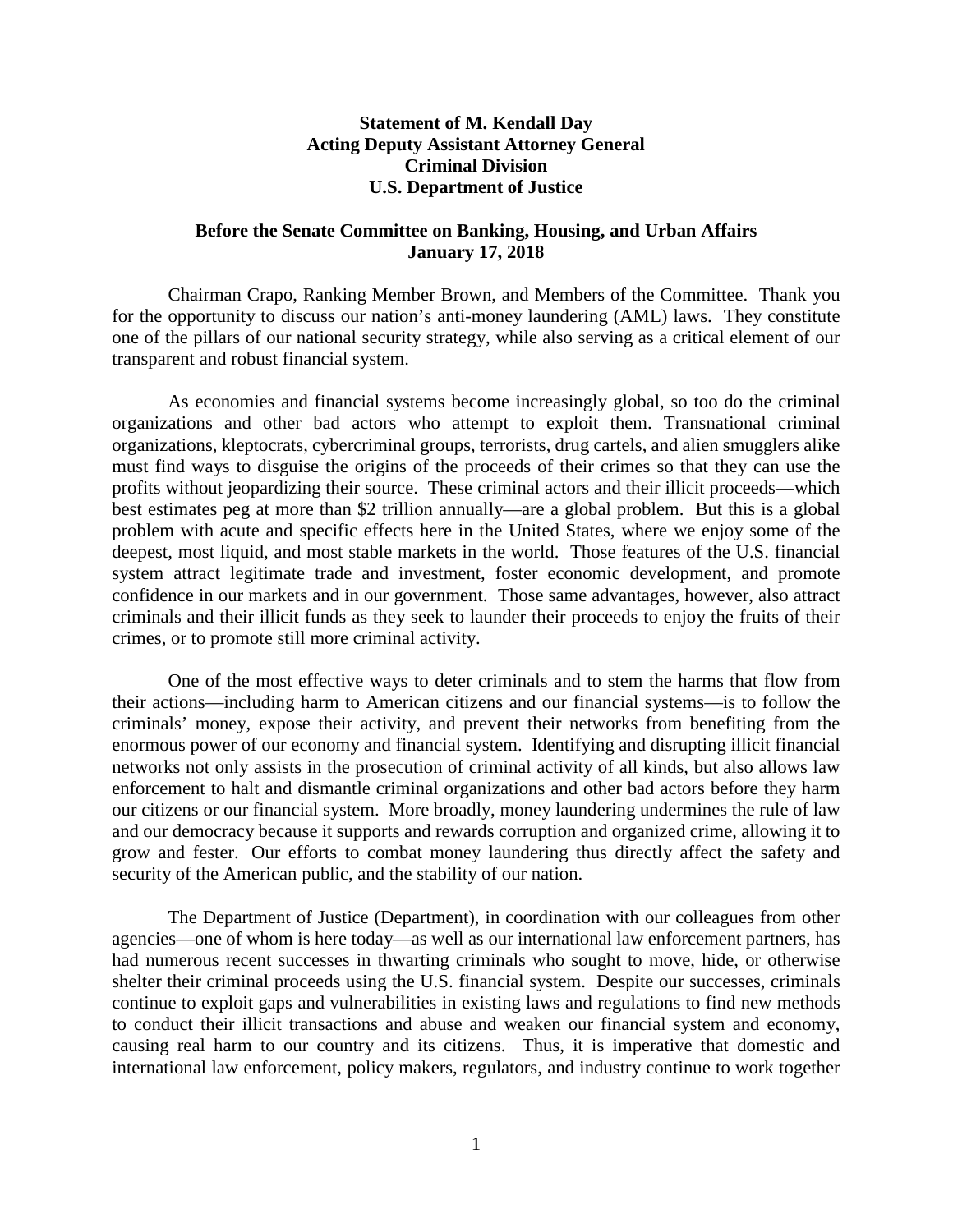to implement and enforce strong AML laws to detect, target, and disrupt illicit financial networks that threaten our country.

#### **I. Background**

Crime is big business. The U.N. Office on Drugs and Crime estimates that annual illicit proceeds total more than \$2 trillion globally. Here in the United States, proceeds of crimes, excluding tax evasion, were estimated to total approximately \$300 billion in 2010, or about two percent of the overall U.S. economy at the time. Of that \$300 billion, drug trafficking sales in the United States generate an estimated \$64 billion annually. Fraud, human smuggling, organized crime, and public corruption also generate significant illicit proceeds.

For any illegal enterprise to succeed, criminals must be able to hide, move, and access the proceeds of their crimes. And they must find ways to do so without jeopardizing their ongoing criminal activities. Without usable profits, the criminal activity cannot continue. This is why criminals resort to money laundering.

Money laundering involves masking the source of criminally derived proceeds so that the proceeds appear legitimate, or masking the source of monies used to promote illegal conduct. Money laundering generally involves three steps: placing illicit proceeds into the financial system; layering, or the separation of the criminal proceeds from their origin; and integration, or the use of apparently legitimate transactions to disguise the illicit proceeds. Once criminal funds have entered the financial system, the layering and integration phases make it very difficult to track and trace the money.

#### **II. Specific Money Laundering Threats**

Criminals employ a host of methods to launder the proceeds of their crimes. Those methods range from well-established techniques for integrating dirty money into the financial system, such as the use of cash, to more modern innovations that make use of emerging technologies to exploit vulnerabilities. Some of the more well-known methods of money laundering are described below.

*Illicit cash*. Cash transactions are particularly vulnerable to money laundering. Cash is anonymous, fungible, and portable; it bears no record of its source, owner, or legitimacy; it is used and held around the world; and is difficult to trace once spent. Additionally, despite its bulk, cash can be easily concealed and transported in large quantities in vehicles, commercial shipments, aircrafts, boats, luggage, or packages; in special compartments hidden inside clothing; or in packages wrapped to look like gifts. Criminals regularly attempt to smuggle bulk cash across the United States' borders using these and other methods.

Cash-intensive sources of illicit income include human smuggling, bribery, contraband smuggling, extortion, fraud, illegal gambling, kidnapping, prostitution, and tax evasion. Drug trafficking, however, is probably the most significant single source of illicit cash. Customers typically use cash to purchase drugs from street-level drug dealers, who in turn use cash to purchase their drug supply from mid-level distributors. Mid-level distributors purchase drugs from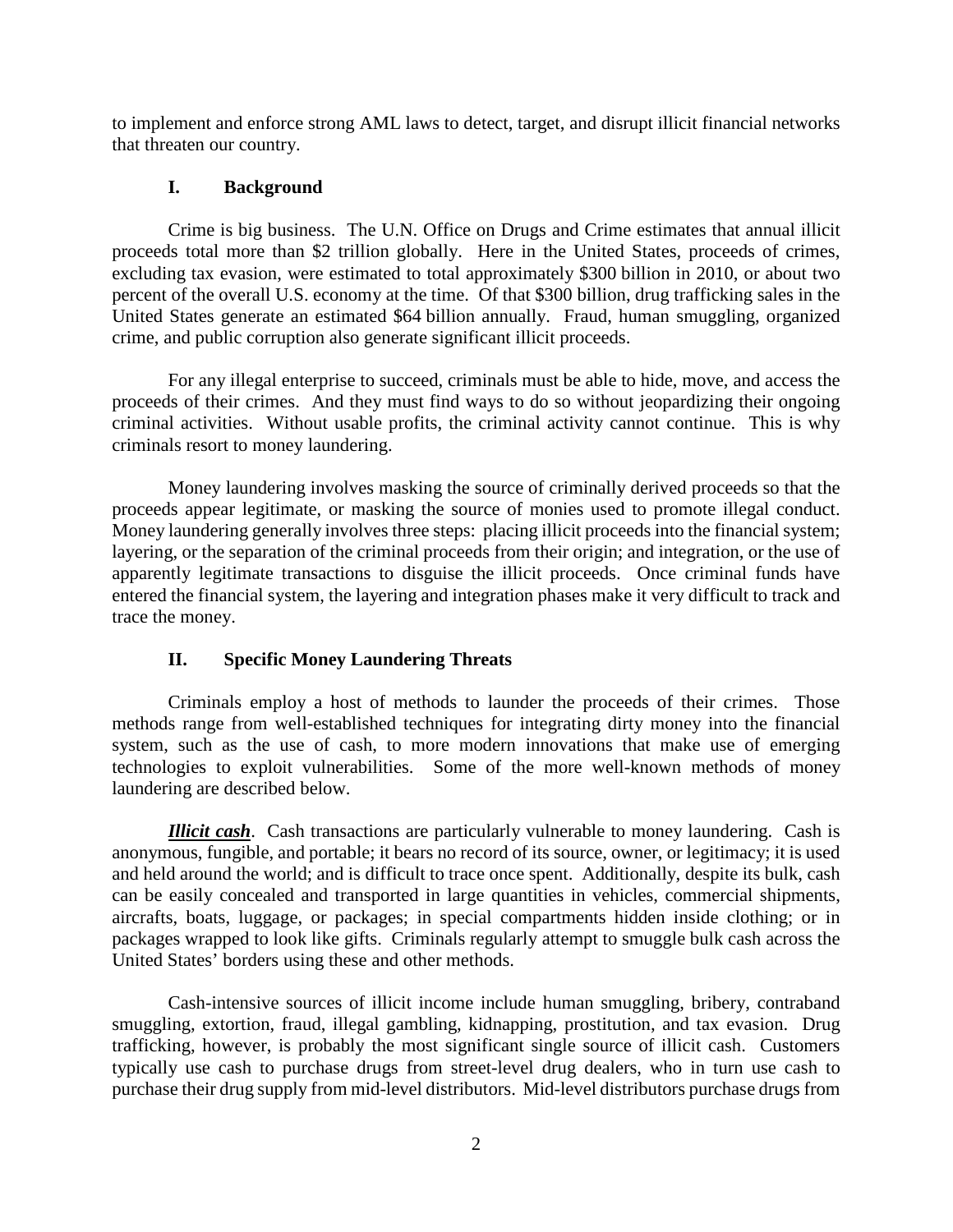wholesalers using cash, and wholesalers often make payment to their suppliers in cash. Mexican drug trafficking organizations responsible for much of the United States' drug supply commonly rely on multiple money laundering methods, including bulk cash smuggling, to move narcotics proceeds across the U.S.-Mexico border into Mexico.

*Trade-based money laundering*. Drug trafficking organizations also use money brokers to facilitate trade-based money laundering. In complex trade-based money laundering schemes, criminals move merchandise, falsify its value, and misrepresent trade-related financial transactions, often with the assistance of complicit merchants, in an effort to simultaneously disguise the origin of illicit proceeds and integrate them into the market. Once criminals exchange illicit cash for trade goods, it is difficult for law enforcement to trace the source of the illicit funds.

This particular method of money laundering harms legitimate businesses. For example, the U.S. Department of Treasury's (Treasury) National Money Laundering Assessment (2015) notes that transnational criminal organizations may dump imported goods purchased with criminal proceeds into the market at a discount just to expedite the money laundering process, putting legitimate merchants at a competitive disadvantage.

*Illicit use of banks*. U.S. banks handle trillions of dollars of daily transaction volume. Most Americans use depository financial institutions – such as commercial banks, savings and loan associations, and credit unions – to conduct financial transactions. Those who do not have access to these institutions, or who choose not to use depository financial institutions, may conduct financial transactions using money services businesses such as money transmitters, check cashers, currency exchangers, or businesses that sell money orders, prepaid access devices, and traveler's checks. Some money services businesses themselves may also engage the services of depository financial institutions to settle transactions. Banks may also hold accounts with other banks, including foreign banks, to facilitate domestic and cross-border transactions. For example, some banks establish correspondent relationships with other banks to enable them to conduct business and provide services to clients in foreign countries without the expense of establishing a presence in those foreign countries.

The sheer volume of business that banks handle on a daily basis exposes them to significant money laundering risks. In fact, in most money laundering cases, criminals employ banks at some point to hold or move illicit funds.

Because they play such a significant role in the U.S. financial system, financial institutions are often the front line in AML efforts. Compliance with the Bank Secrecy Act and sanctions laws is fundamental to protecting the security of financial institutions and the integrity of the financial system as a whole. These laws impose a range of obligations on financial institutions, including filing of transaction reports, reporting suspicious activity, performing customer due diligence, preventing transactions that involve the proceeds of crimes, and establishing effective AML programs.

Effective AML programs play a critical role in the fight against criminal activity. For example, effective AML programs help financial institutions detect efforts to launder illicit proceeds, which can, in turn, prevent those funds from ever entering the U.S. financial system.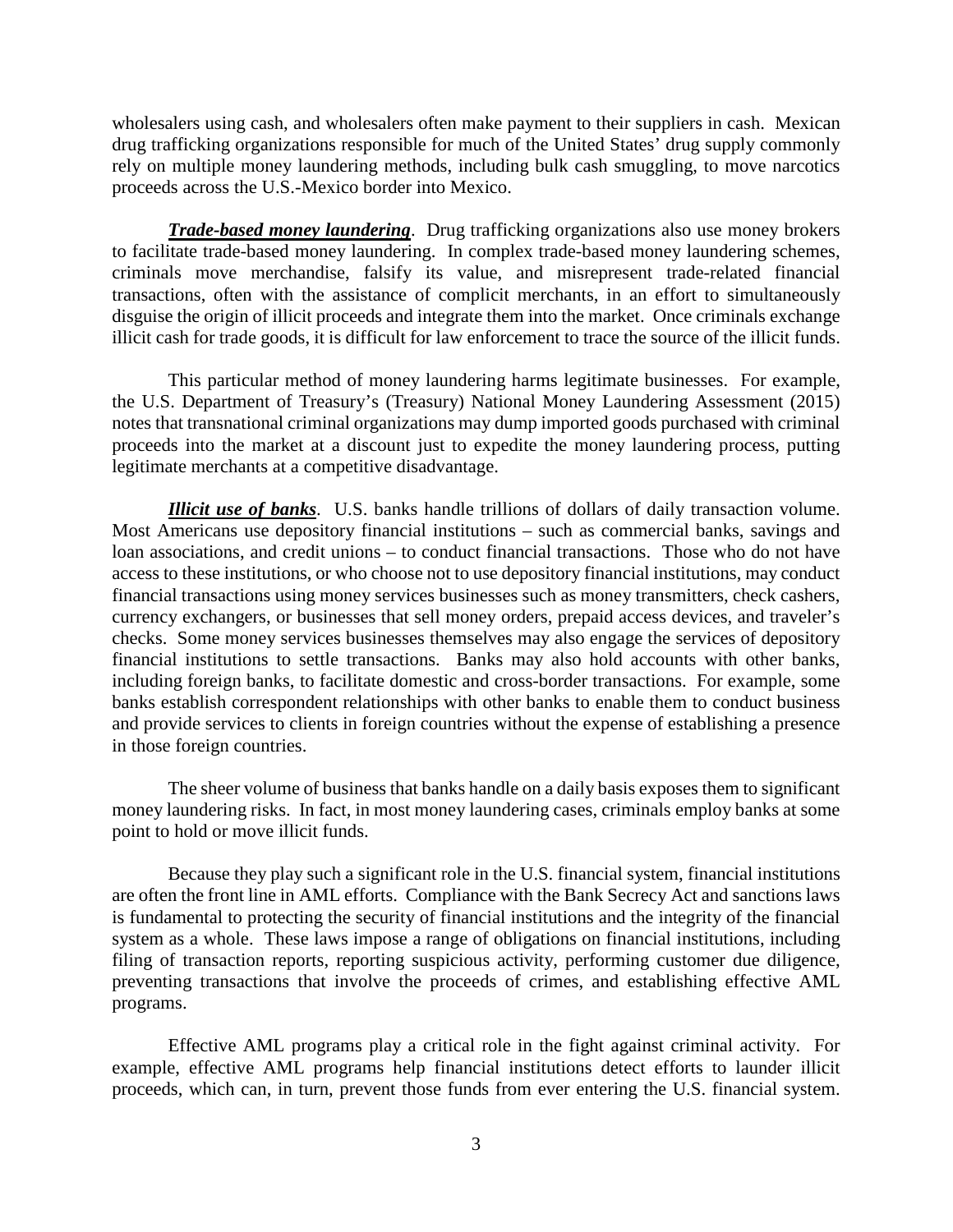Accurate and timely suspicious activity reporting can be a critical source of information for law enforcement investigations. Further, domestic collection of AML information improves the United States' ability to respond to similar requests from foreign law enforcement for investigative assistance, thus increasing our ability to fight financial crime on the global stage.

The Bank Secrecy Act's requirements are designed to help ensure that banks avoid doing business with criminals. However, criminals frequently seek to thwart or evade these requirements. For example, criminals may structure cash deposits to avoid threshold reporting requirements, or seek out complicit merchants who will accept their illicit proceeds without reporting the transactions. Criminals may also misuse correspondent banking services to further their illicit purposes. Because U.S. banks may not have a relationship with the originator of a payment when they receive funds from a correspondent bank, banks may face additional challenges in evaluating the money laundering risks associated with those transactions. When criminals successfully deploy these techniques, they are one step closer to "cleaning" their illicit proceeds – with significant consequences for our financial system.

*Obscured beneficial ownership.* Increasingly, sophisticated criminals seek access to the U.S. financial system by masking the nature, purpose, or ownership of their accounts and the sources of their income through the use of front companies, shell companies, or nominee accounts. Front companies typically combine illicit proceeds with lawful proceeds from legitimate business operations, obscuring the source, ownership, and control of the illegal funds. Shell companies typically have no physical operations or assets, and may be used only to hold property rights or financial assets. Nominee-held "funnel accounts" may be used to make structured deposits in multiple geographic locations and corresponding structured withdrawals in other locations. All of these methods obscure the true owners and sources of funds. And without truthful information about who owns and controls an account, banks may not be able to accurately analyze account activity and identify legitimate (or illegitimate) transactions.

*Misuse of money services businesses*. While many money services businesses engage in legitimate business activities, they, too, can serve as a means for criminals to move money. Although money services businesses have customer verification requirements above certain thresholds and other Bank Secrecy Act obligations, individuals who use money services businesses may do so in a one-off fashion, without establishing an ongoing relationship that banks maintain with their customers, which can make it more difficult to identify money laundering. While money services businesses are subject to Bank Secrecy Act compliance requirements, some money services businesses fail to register with the proper authorities, making it more likely that AML violations at those money services businesses go undetected.

*Prepaid access cards*. Prepaid access cards, also known as stored value cards, may be used as an alternative to cash. Prepaid access cards provide access to funds that have been paid in advance and can be retrieved or transferred through an electronic device such as a card, code, serial number, mobile identification number, or personal identification number. They function much like traditional debit or credit cards, and can provide portable and absent regulation, potentially anonymous ways to access funds.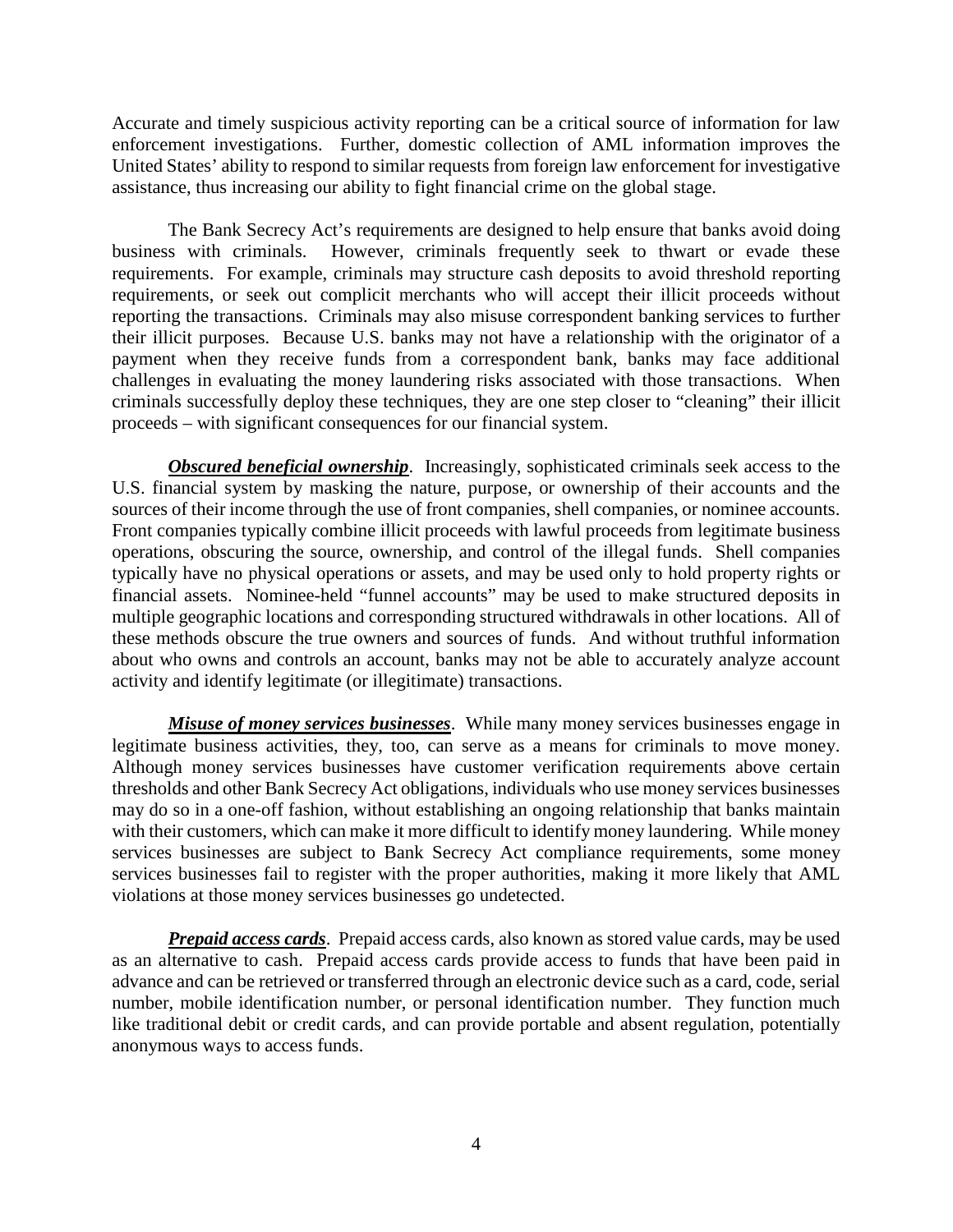Prepaid access cards may be used by criminals in a variety of ways. Criminals can direct federal or state tax authorities to issue fraudulent tax refunds on prepaid debit cards. Drug traffickers, meanwhile, may convert drug cash to prepaid debit cards, which they may then use to purchase goods and services or send to drug suppliers, where they can use the cards to withdraw money from a local ATM.

*Virtual currencies*. Virtual currencies offer yet another alternative to cash. Criminals seek to use virtual currencies to conduct illicit transactions because they offer potential anonymity, since virtual currency transactions are not necessarily tied to a real world identity and enable criminals to quickly move criminal proceeds among countries. Some of those countries, unlike the United States, do not currently regulate virtual currencies and therefore have limited oversight and few AML controls.

*Purchase of real estate and other assets*. Criminals may also convert their illicit proceeds into clean funds by buying real estate and other assets. Foreign government officials who steal from their own people, extort businesses, or seek and accept bribery payments, in particular, have used this method to funnel their illicit gains into the U.S. financial system. Recent investigations and prosecutions have revealed that corrupt foreign officials have purchased various U.S. assets to launder the proceeds of their corruption, from luxury real estate and hotels to private jets, artwork, and motion picture companies. The flow of kleptocracy proceeds into the U.S. financial system distorts our markets and threatens the transparency and integrity of our financial system. For example, when criminals use illicit proceeds to buy up real estate, legitimate purchasers businesses and individuals—are foreclosed from buying or investing in those properties. Moreover, kleptocracy erodes trust in government and private institutions, undermines confidence in the fairness of free and open markets, and breeds contempt for the rule of law, which threatens our national security.

\*\*\*

Those are only a few of the methods criminals use to launder ill-gotten gains through the U.S. financial system. New methods are always being devised, as the criminal underworld seeks to take advantage of emerging technologies and to outpace the development of new detection and investigation tools by law enforcement.

#### **III. The Department's Efforts to Combat the Threat**

To keep pace with and disrupt the evolving threats of money laundering, the Department draws on the full complement of its law enforcement tools. The Criminal Division's Money Laundering and Asset Recovery Section (MLARS) leads the Department's AML efforts. MLARS works in parallel with U.S. Attorneys' Offices around the country, other government agencies, and domestic and international law enforcement colleagues to pursue complex, sensitive, multidistrict, and international money laundering and asset forfeiture investigations and cases. MLARS' Bank Integrity Unit, for example, investigates and prosecutes criminal cases involving financial institutions and their employees or agents who violate federal criminal statutes, including the Bank Secrecy Act, the Money Laundering Control Act, and economic and trade sanctions authorized by the International Emergency Economic Powers Act and the Trading with the Enemy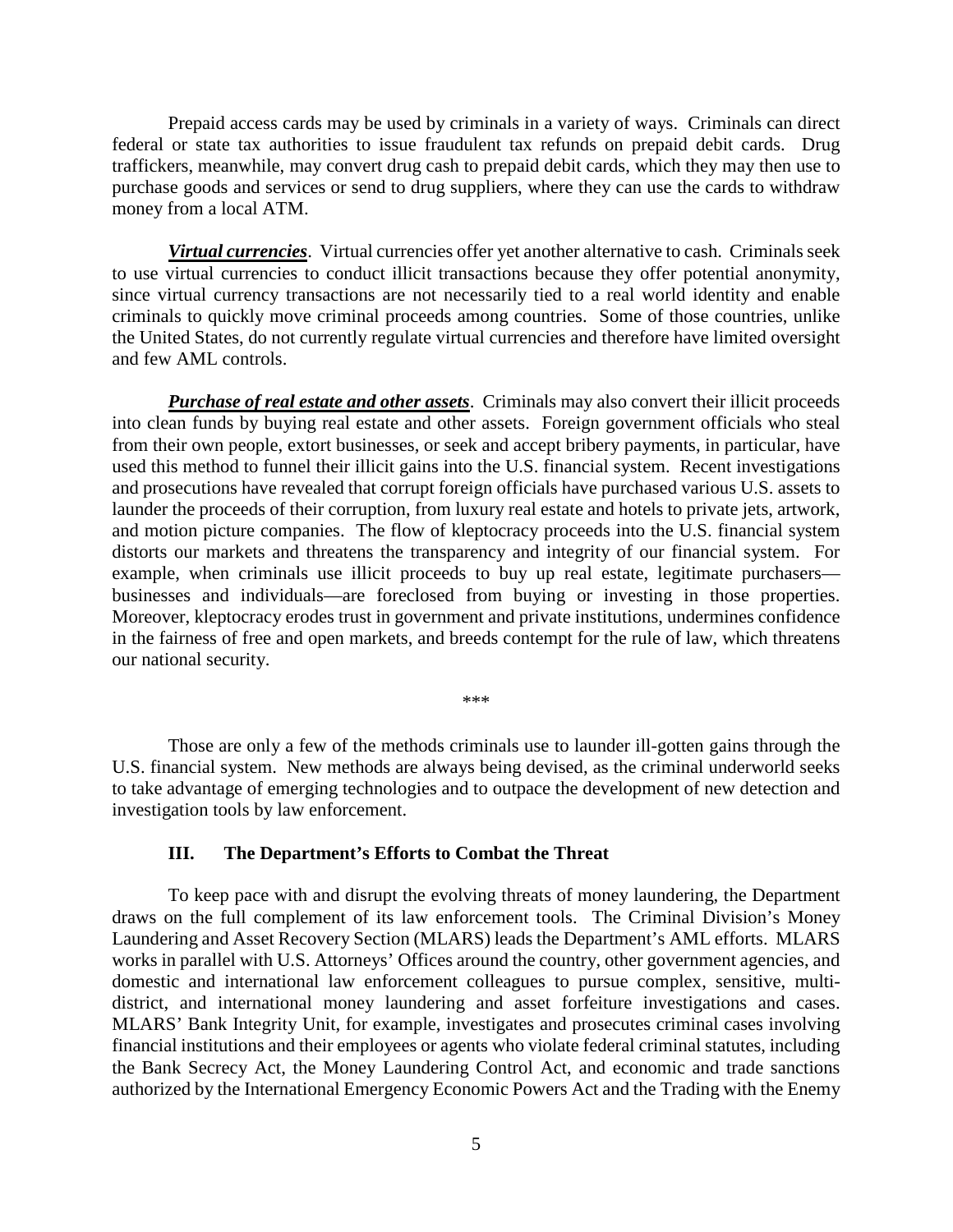Act. MLARS' Money Laundering and Forfeiture Unit investigates and prosecutes professional money launderers who provide their services to criminal organizations, such as Mexican drug cartels, and, in partnership with U.S. Attorneys' Offices, litigates criminal and civil forfeiture cases.

In addition—and as part of its efforts to fight global corruption and money laundering on the international stage—MLARS leads the Department's Kleptocracy Asset Recovery Initiative. Large-scale corruption by foreign government officials who steal from their people and seek to invest those funds in the U.S. financial system erodes citizens' trust in government and private institutions alike, undermines confidence in the fairness of free and open markets, and breeds contempt for the rule of law. When kleptocracy is allowed to take root, organized criminal groups and even terrorists are soon to follow. Accordingly, this initiative seeks to protect the U.S. financial system from the harmful effects of large flows of corruption proceeds, and, whenever possible, to return stolen or illicit funds for the benefit of the citizens of the affected countries.

Also instrumental in the Department's AML efforts are the Criminal Division's Fraud Section, Computer Crimes and Intellectual Property Section, Narcotic and Dangerous Drug Section, and Organized Crime and Gang Section; the Tax Division; the Civil Rights Division's Human Trafficking Prosecution Unit; and their U.S. Attorneys' Office partners. These prosecutors lend critical expertise in the predicate offenses involved in money laundering. They work in tandem with a host of domestic law enforcement partners—among them, the Federal Bureau of Investigation (FBI); the DEA; the Bureau of Alcohol, Tobacco, Firearms and Explosives (ATF); the Department of Homeland Security, U.S. Immigration and Customs Enforcement–Homeland Security Investigations (HSI); U.S. Secret Service; and the Internal Revenue Service-Criminal Investigations (IRS-CI)–as well as state, local, tribal, and international law enforcement partners. Agents investigate a range of financial fraud schemes, including health care fraud, false claims for federal income tax refunds, and identify theft and other internet-related schemes. They also investigate drug trafficking organizations and organized crime groups responsible for alien smuggling, extortion, illegal gambling, prostitution, and racketeering, among other crimes.

In July 2017, for example, Attorney General Jeff Sessions and the Department of Health and Human Services (HHS) announced the largest-ever health care fraud enforcement action by the Medicare Fraud Strike Force. Investigating agencies included the FBI, and HHS-Office of the Inspector General, with the assistance of the DEA, U.S. Department of Defense-Office of Inspector General-Defense Criminal Investigative Service, and State Medicaid Fraud Control Units. The Criminal Division's Fraud Section, with its strike force partners, led a series of coordinated actions that charged 412 defendants across 41 federal judicial districts with crimes stemming from their participation in health care fraud schemes involving \$1.3 billion in false billings.

Interagency task forces, including those that fall under the umbrella of the Organized Crime Drug Enforcement Task Forces program, similarly play a critical role in the Department's investigation and prosecution of the money laundering of drug traffickers. They draw upon the resources of federal, state, local, and tribal law enforcement partners to identify, target, and dismantle drug trafficking organizations that seek to launder illicit drug proceeds through the U.S. financial system.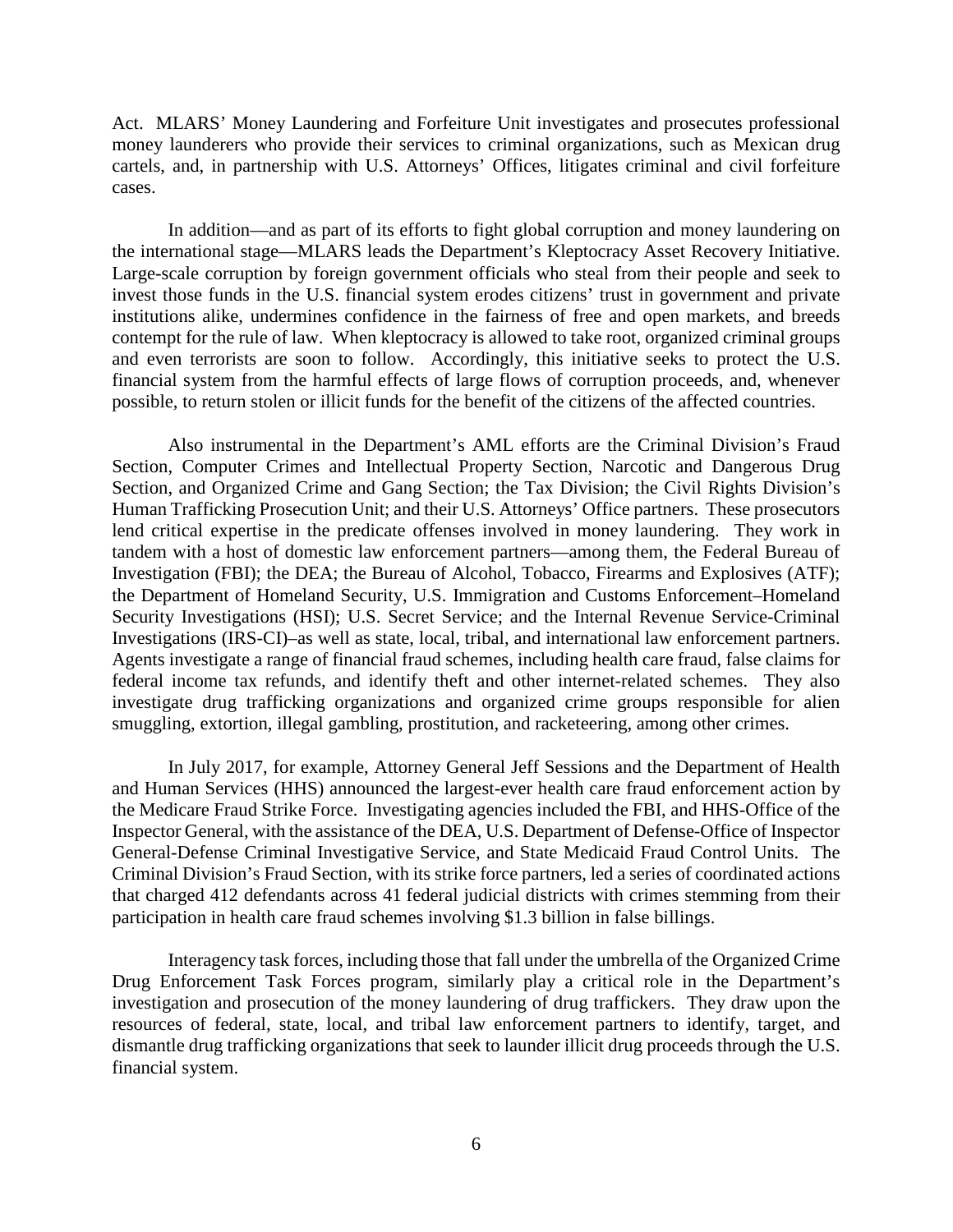U.S. law enforcement wields a number of powerful tools in the fight against criminals who engage in money laundering:

First and foremost, criminal money laundering charges are of course essential to the Department's efforts to disrupt and dismantle criminal organizations' financial networks. Federal prosecutors have secured, on average, more than 1,200 federal money laundering convictions each year, and have successfully investigated and prosecuted complex, global, and high-value money laundering cases.

For example, in June 2017, MLARS and the U.S. Attorney's Office for the Eastern District of New York secured the guilty plea of Jorge Luis Arzuaga, a private banker formerly employed by several Swiss banks on money laundering conspiracy charges stemming from the distribution and receipt of millions of dollars of bribes paid to high-ranking soccer officials. Arzuaga furthered the bribery conspiracy by opening a bank account in the name of a shell company ostensibly established on behalf of a sports marketing company, when in fact, the true beneficial owner of the account was a high-ranking soccer official. In exchange for facilitating more than \$25 million in bribe payments to the soccer official through this account, Arzuaga received more than \$1 million in bonus payments.

In 2016, moreover, MLARS and the U.S. Attorney's Office for the Southern District of California successfully prosecuted a drug trafficking and money laundering organization based primarily in Tijuana and Culiacan, Sinaloa, Mexico. The organization smuggled cocaine, heroin, methamphetamine, and marijuana from Mexico to the United States for distribution and arranged for the proceeds to be smuggled from the United States to Mexico, where a portion was laundered through money exchange houses in Culiacan and Tijuana. The remaining currency was sent back to the United States, deposited at banks, and wire transferred to bank accounts controlled by the organization in Mexico. The total amount laundered by the organization is believed to have exceeded \$100,000,000. That figure included approximately \$45,000,000 wired from U.S. bank accounts to accounts in Mexico and at least another \$28,000,000 smuggled through Southern California ports of entry into Mexico.

Criminal charges against financial institutions complicit in money laundering are likewise a component of the Department's AML strategy. In considering how a criminal enterprise was able to move illegal proceeds through the financial system, prosecutors and agents necessarily ask: Were the criminals just lucky, or did a financial institution fail to implement an effective AML program? Today's investigations often look at which companies processed the payments, which banks held the relevant accounts, whether any automated alerts or Suspicious Activity Reports were (or should have been) filed in connection with the movement of funds, and who served as the financial advisors, the tax preparers, and the accountants. In appropriate cases, prosecutors have brought actions against financial institutions for criminal violations of the Bank Secrecy Act and anti-fraud statutes.

For instance, in 2017, a global money services business admitted to criminal violations, including willfully failing to maintain an effective AML program and aiding and abetting wire fraud, through agreements with the Department, the Federal Trade Commission, and four U.S. Attorneys' Offices. Specifically, the money services business admitted to processing payments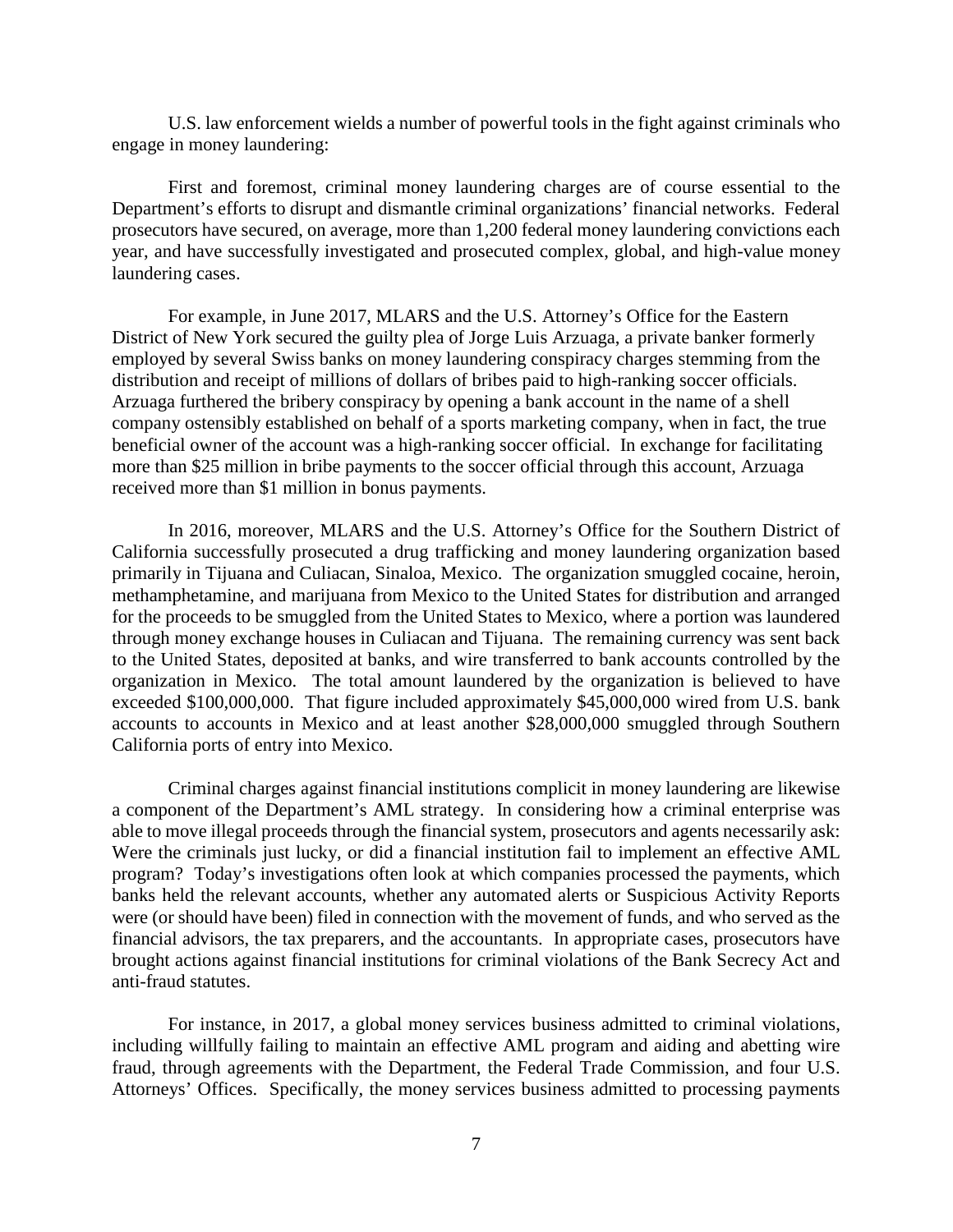between 2004 and 2012 for fraudsters who posed as family members in need or who had promised prizes or job opportunities and directed victims of their scams to send money through the business. Some of the money services business's employees were complicit in the schemes, processing the fraud payments in return for a cut of the proceeds. And the money services business knew of the agents' involvement, yet failed to take corrective action against them.

Beyond criminal charges, civil penalties and forfeiture are additional tools in the Department's AML efforts. Civil forfeiture gives law enforcement the ability to go after what criminals value most—the money and property motivating their crimes—and to remove the proceeds of crime and other assets used to perpetuate criminal activity. It is a critical tool when prosecutors have no jurisdiction over culpable persons but have jurisdiction over property obtained through their criminal activity because it is located in the United States.

The Department also uses targeted financial sanctions in conjunction with criminal and civil prosecutions. The Department works closely with Treasury and other agencies to impose financial sanctions where appropriate—measures that are particularly useful when criminals have evaded arrest or are otherwise outside the jurisdiction of the United States. For example, Treasury's Office of Foreign Assets Control (OFAC) may level significant economic sanctions against individual drug traffickers under the Foreign Narcotics Kingpin Designation Act, and against transnational criminal organizations under Executive Order 13581. Section 311 of the USA PATRIOT Act authorizes Treasury, through its Financial Crimes Enforcement Network (FinCEN), to require domestic financial institutions and agencies to take certain special measures against foreign jurisdictions, foreign financial institutions, classes of international transactions, or types of accounts of primary money laundering concern. Special measures include, among other actions, enhanced recordkeeping and reporting requirements, the collection of beneficial ownership information, or prohibitions on banks from opening or maintaining in the United States any correspondent account or payable-through account for or on behalf of a foreign financial institution. Such economic sanctions can help freeze money launderers' financial accounts, block their U.S. properties, and deny them access to the U.S. financial system.

Forfeiture and sanctions authorities have been deployed in a number of recent money laundering prosecutions. In August 2017, the Department announced the filing of two complaints seeking the imposition of a civil money penalty and the civil forfeiture of more than \$11 million from companies that allegedly facilitated financial transactions for North Korea. These companies did so by brokering the sale of North Korean coal, transferring the proceeds of those sales to front company accounts, and using those front companies and the coal proceeds to purchase goods and services for North Korea. The complaints allege that the front companies supported OFACsanctioned North Korean entities, including North Korean military and North Korean weapons programs—direct threats to our national security.

In 2016, the Department announced the filing of criminal charges and civil forfeiture actions against four Chinese nationals and a China-based trading company for conspiring to evade U.S. economic sanctions and violating the Weapons of Mass Destruction Proliferators Sanctions Regulations (WMDPSR). Simultaneously, OFAC imposed sanctions on the defendants for their ties to the government of North Korea's weapons of mass destruction proliferation efforts. The defendants used front companies to facilitate prohibited transactions through the United States on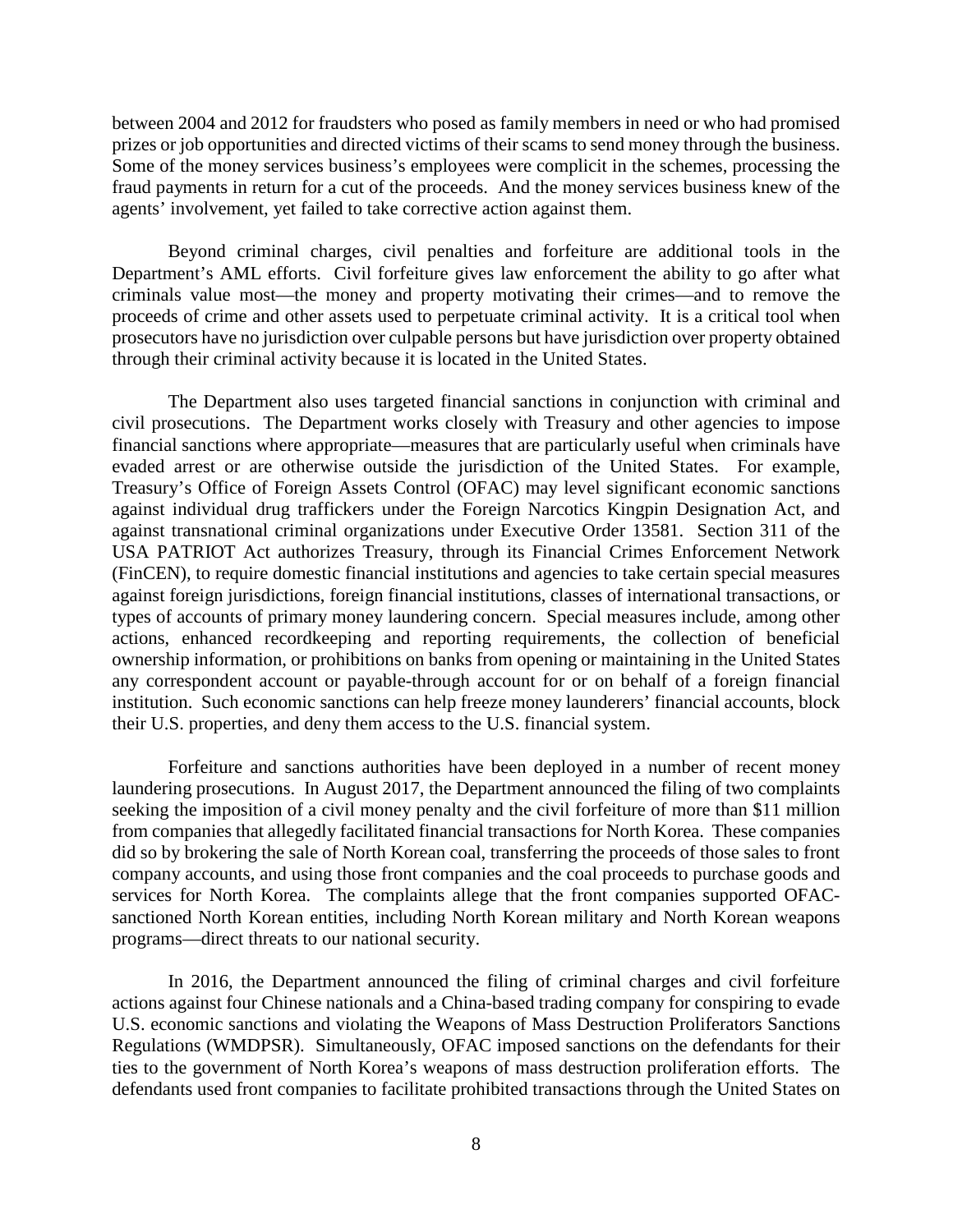behalf of a sanctioned entity in North Korea with ties to sanctioned weapons of mass destruction proliferators.

Similarly, in the Liberty Reserve case in 2013, the Department's filing of criminal charges against the web-based money transfer system was coupled with regulatory action by Treasury. FinCEN announced that, in coordination with the unsealing of the criminal indictment, Liberty Reserve had been named as a financial institution of primary money laundering concern under Section 311, effectively blocking its access to the U.S. financial system.

Civil forfeiture has also been critical to the success of the Kleptocracy Asset Recovery Initiative, which has seized or restrained \$3.5 billion worth of corruption proceeds to date and has filed complaints seeking the restraint of assets in a range of other high-profile matters. These include actions seeking to recover more than \$1.7 billion in assets allegedly associated with a Malaysian sovereign wealth fund, more than \$850 million allegedly related to bribe payments made by the world's sixth-largest telecommunications company and other firms, and more than \$140 million allegedly obtained through corrupt oil contracts awarded by Nigeria's former Minister for Petroleum Resources. These cases demonstrate that the Department will not let corruption undermine and destabilize our markets, the rule of law, or democracy.

In the Malaysia matter – the largest single action ever brought under the Initiative – the Department filed a complaint in 2016 to forfeit and recover assets associated with an international conspiracy to launder more than \$4.5 billion stolen from the country's sovereign wealth fund, known as 1Malaysia Development Berhad, or 1MDB. The Malaysian government created 1MDB to promote economic development through international partnerships and foreign direct investment, with the ultimate goal of improving the lives of the Malaysian people. However, corrupt 1MDB officials treated this public trust as a personal bank account.

Between 2009 and 2015, those corrupt officials and their associates took more than \$4.5 billion from the development fund in four phases. These funds were laundered through a complex web of opaque transactions and fraudulent shell companies with bank accounts in countries around the world, including Switzerland, Singapore, Luxembourg, and the United States. The funds were then used to purchase approximately \$1.7 billion in assets that the Department seeks to recover, including a \$261 million, 350-foot yacht; a \$35 million jet; masterpieces by Van Gogh, Picasso, and Monet; and a motion picture company that used the funds to finance, among other things, the production of the films "The Wolf of Wall Street," "Daddy's Home," and "Dumb and Dumber To." MLARS and the U.S. Attorney's Office in Los Angeles filed civil complaints targeting assets that, according to court documents, were misappropriated and diverted by Malaysian officials and their associates from 1MDB.In June 2017, the Department announced additional steps to forfeit and recover assets, bringing the total assets subject to forfeiture in this case to more than \$1.7 billion. If the United States is successful in court, we will forfeit this more than \$1.7 billion in property, liquidate it, and, ultimately, return as much as possible to the citizens of Malaysia.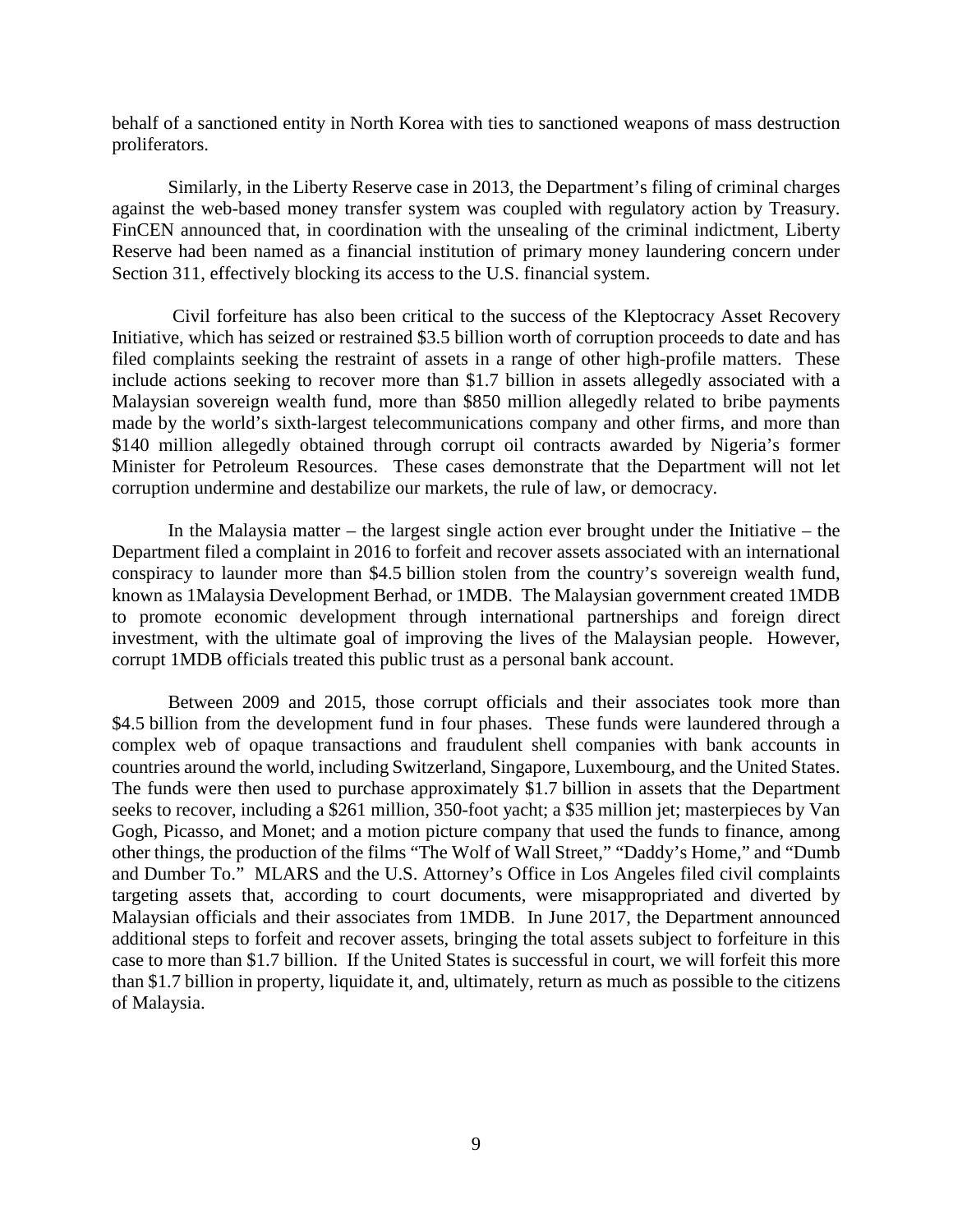#### **IV. Challenges in Pursuing and Prosecuting Money Laundering Cases**

Notwithstanding the Department's many successes, federal prosecutors and investigators continue to face significant challenges in bringing to justice those who threaten our financial system and national security by laundering the proceeds of their crimes.

#### **A. Opaque Corporate Structures**

The pervasive use of front companies, shell companies, nominees, or other means to conceal the true beneficial owners of assets is one of the greatest loopholes in this country's AML regime. Except in very narrow circumstances, current federal laws do not require identification of beneficial owners at account opening. Although banks are required to obtain certain types of customer account information during the account-opening process, those requirements do not address the conduct of bad actors who make misrepresentations to banks to achieve their illicit purposes.

The Financial Action Task Force (FATF), the inter-governmental body responsible for developing and promoting policies to protect the global financial system against money laundering and other threats, highlighted this issue as one of the most critical gaps in the United States' compliance with FATF standards in an evaluation conducted last year. FATF noted that the lack of beneficial ownership information can significantly slow investigations because determining the true ownership of bank accounts and other assets often requires that law enforcement undertake a time-consuming and resource-intensive process. For example, investigators may need grand jury subpoenas, witness interviews, or foreign legal assistance to unveil the true ownership structure of shell or front companies associated with serious criminal conduct. Moreover, the failure to collect beneficial ownership information also undermines financial institutions' ability to determine which of their clients pose compliance risks, which in turn harms banks' ability to comply with their legal obligation to guard against money laundering.

A recent case involving Teodoro Nguema Obiang Mangue, the Second Vice President of Equatorial Guinea, highlights the challenge of successfully prosecuting money laundering schemes when parties have concealed the true ownership of bank accounts and assets. In that case, Nguema Obiang reported an official government salary of less than \$100,000 a year during his 16 years in public office. Nguema Obiang, however, used his position and influence to amass more than \$300 million in assets through fraud and corruption, money which he used to buy luxury real estate and vehicles, among other things. Nguema Obiang then orchestrated a scheme to fraudulently open and use bank accounts at financial institutions in California to funnel millions of dollars into the United States. Because U.S. banks were unwilling to deal with Nguema Obiang out of concerns that his funds derived from corruption, Nguema Obiang used nominees to create companies that opened accounts in their names, thus masking his relationship to the accounts and the source of the funds brought into the United States. The Department ultimately reached a settlement of its civil forfeiture actions against assets owned by Nguema Obiang. However, the Department needs effective legal tools to directly target these types of fraudulent schemes and protect the integrity of the U.S. financial system from similar schemes.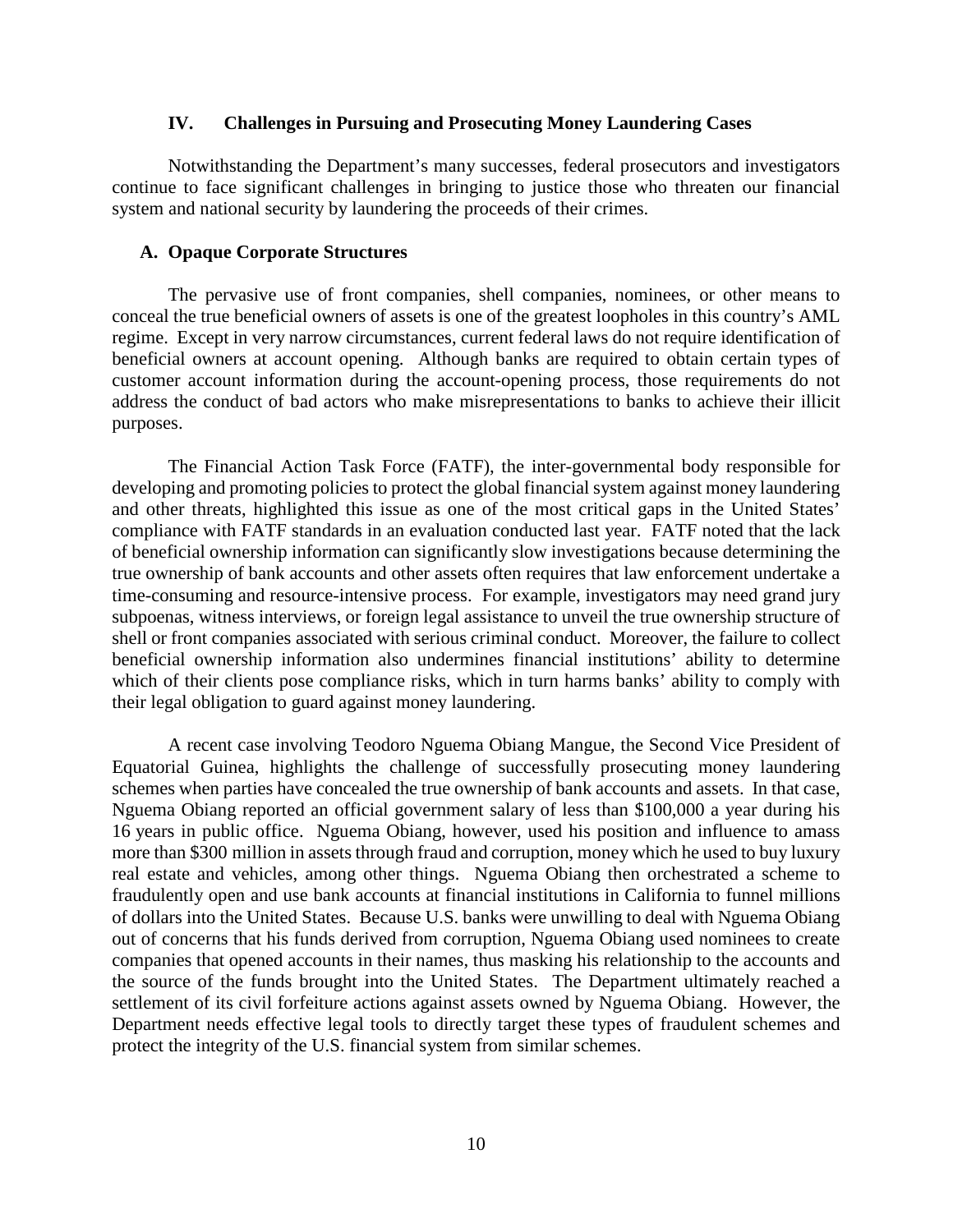The Treasury Department's recent Customer Due Diligence Final Rule (CDD rule) is a critical step toward a system that makes it difficult for sophisticated criminals to circumvent the law through use of opaque corporate structures. Beginning in May 2018, the CDD rule will require that financial institutions collect and verify the personal information of the beneficial owners who own, control, and profit from companies when those companies open accounts. The collection of beneficial ownership information will generate better law enforcement leads and speed up investigations by improving financial institutions' ability to monitor and report suspicious activity, and will also enable the United States to better respond to foreign authorities' requests for assistance in the global fight against organized crime and terrorism.

Important as it is, however, the CDD rule is only one step toward greater transparency. More effective legal frameworks are needed to ensure that criminals cannot hide behind nominees, shell corporations, and other legal structures to frustrate law enforcement, including stronger laws that target individuals who seek to mask the ownership of accounts and sources of funds.

#### **B. Evidence Collection Involving Foreign Entities**

The assistance of our interagency and international partners is an important element of the Department's success in its AML efforts. Because money often moves across multiple countries in the global economy, U.S. law enforcement depends on the cooperation of foreign counterparts to aggressively investigate money laundering cases touching the United States. Domestic and international law enforcement partners must work together to obtain evidence and to trace, freeze, and seize assets wherever they are located. The ability to pursue investigative leads in transnational criminal investigations and terrorist financing cases using foreign bank records is vital to successful AML efforts on the international stage.

Recent cases reinforce this need. The Department's 2017 complaints against the companies that sought to help North Korea circumvent the U.S. sanctions—noted above—allege that sanctioned North Korean entities were able to send financial transactions in U.S. dollars through U.S. correspondent banks without detection and thereby avoided being blocked under the WMDPSR program. In these and similar cases, foreign bank records may be of great benefit in demonstrating potentially illicit conduct.

Under the existing authority in Title 31 U.S.C. § 5318(k), however, foreign banks are not required to produce records in a manner that would establish their authenticity and reliability for evidentiary purposes. The statute also does not contain any anti-tip-off language, meaning that banks who receive subpoenas could disclose the subpoenas to account holders or others, thereby compromising an ongoing investigation. The only sanction provided under current law is the closure of the correspondent account, which, in most cases, will not result in the production of the records, and may in fact impede law enforcement investigations. There is no procedure to seek to compel compliance with subpoenas to foreign banks, nor any explicit authority to impose sanctions for contempt. Finally, the current statute provides that no effort can be taken by the Attorney General or the Secretary of Treasury to close the correspondent account or a foreign bank when the foreign bank has brought proceedings to challenge enforcement of the subpoena.